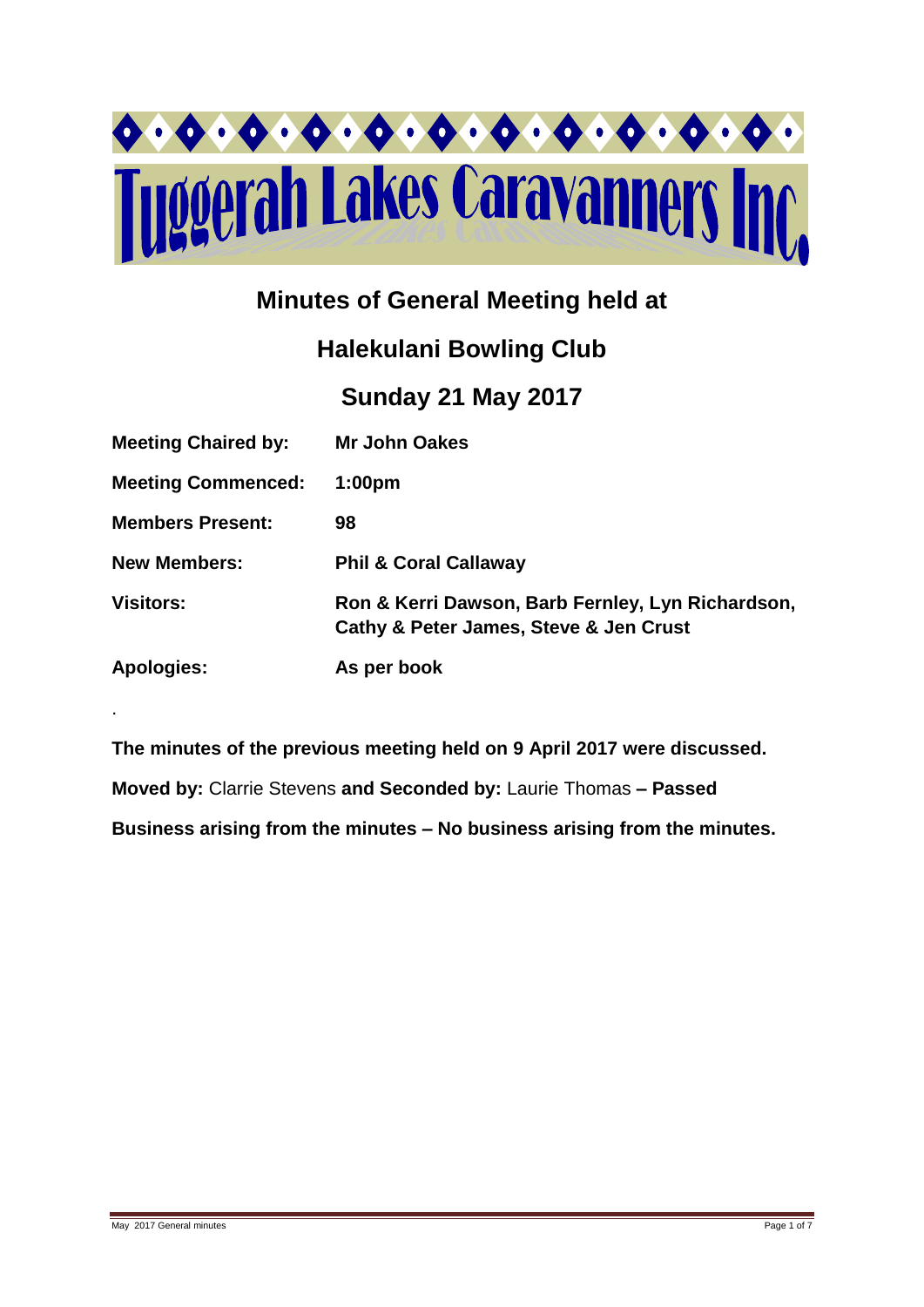| <b>Correspondence In:</b>  | Email from NSW Assn regarding cheque for<br>\$3,330.62 which was given to Hawkesbury<br>Community Kitchen from the State Rally                                         |  |  |  |  |
|----------------------------|------------------------------------------------------------------------------------------------------------------------------------------------------------------------|--|--|--|--|
|                            | 2 emails from NSW Assn regarding the National<br>Rally in Albany 2019                                                                                                  |  |  |  |  |
|                            | Email from NSW Assn regarding Insurance Claims                                                                                                                         |  |  |  |  |
|                            | Email from NSW Assn regarding payment for<br>Affiliation Fee, Management Liability Insurance,<br><b>Public Liability Insurance and NACC Funding</b>                    |  |  |  |  |
|                            | Email from NSW Assn regarding 2018 State Rally<br>in Griffith                                                                                                          |  |  |  |  |
|                            | Thank you letter from Camp Breakaway                                                                                                                                   |  |  |  |  |
|                            | Email from Peter and Sharon Lewis, Russell<br>Linfoot, Liz & Steve Malvern, Ross & Chris<br>Spencer, Rhonda & Ron Stewart who are not<br>renewing                      |  |  |  |  |
| <b>Correspondence Out:</b> | Alan and Lynne Smithers with 10 year pins                                                                                                                              |  |  |  |  |
|                            | Emails to Peter & Sharon Lewis, Russell Linfoot.<br>Liz & Steve Malvern, Ross & Chris Spencer,<br>Rhonda & Ron Stewart in relation to not renewing<br>their membership |  |  |  |  |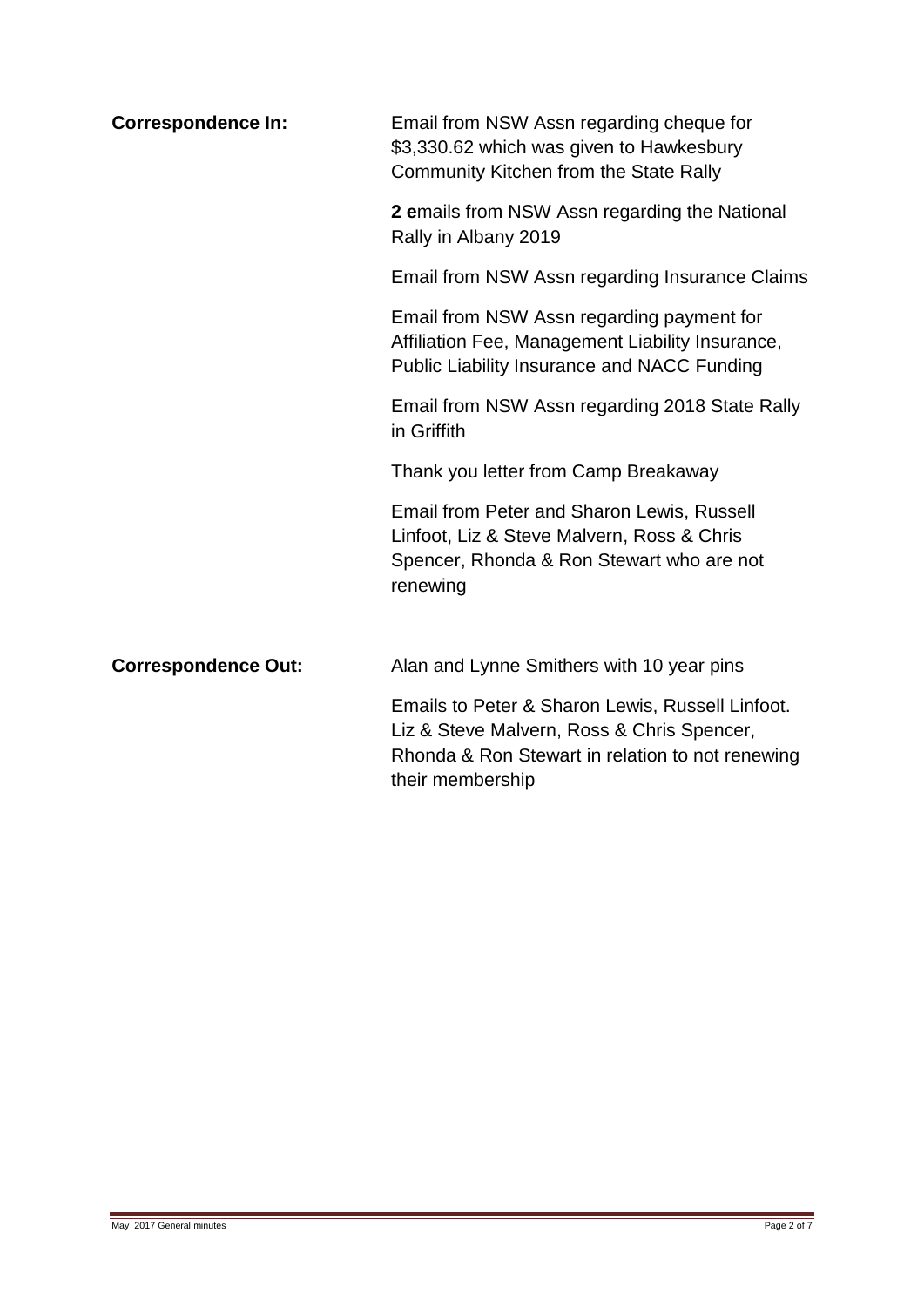#### **BANK RECONCILIATION MONTHLY REPORT : APRIL 2017**

| Carried Forward: Balance as at 31/3/2017                                         |    |          | \$7,542.79  |  |
|----------------------------------------------------------------------------------|----|----------|-------------|--|
|                                                                                  |    |          |             |  |
| <b>INCOME - April 2017</b>                                                       |    |          |             |  |
| Joining Fee                                                                      | \$ |          |             |  |
| Annual subs                                                                      | \$ | 1,140.00 |             |  |
| <b>Club Raffles</b>                                                              | \$ | 146.00   |             |  |
| Christmas in July at Valla                                                       | \$ | 275.00   |             |  |
| Subs. Overpayment (to be refunded)                                               | \$ | 20.00    |             |  |
| <b>TOTAL INCOME</b>                                                              | \$ | 1,581.00 | \$9,123.79  |  |
|                                                                                  |    |          |             |  |
| <b>EXPENDITURE- April 2017</b>                                                   |    |          |             |  |
| Raffle                                                                           | \$ | 100.00   |             |  |
| Admin                                                                            | \$ | 57.00    |             |  |
| Refund of subs. Overpayment                                                      | \$ | 20.00    |             |  |
| Equipment - Defib. Training Unit                                                 | \$ | 385.00   |             |  |
| Bank Fee (cheque stoppage)                                                       | \$ | 7.00     |             |  |
|                                                                                  |    |          |             |  |
| <b>TOTAL EXPENDITURE</b>                                                         | \$ | 569.00   |             |  |
| <b>Closing Balance</b>                                                           |    |          | \$8,554.79  |  |
|                                                                                  |    |          |             |  |
| <b>BANK STATEMENT RECONCILIATION</b>                                             |    |          |             |  |
| <b>Balance 30.4.17</b>                                                           |    |          | \$8,574.79  |  |
| Less Unpresented Cheques*                                                        |    |          | 20.00<br>\$ |  |
|                                                                                  |    |          | \$8,554.79  |  |
|                                                                                  |    |          |             |  |
| <b>List of Unpresented Cheques:</b><br>Chq. No. 17844727 - Refund of overpayment |    | \$20     |             |  |
|                                                                                  |    |          |             |  |
| Statement and Reconciliation prepared by                                         |    |          |             |  |
|                                                                                  |    |          |             |  |
| President:                                                                       |    | .        |             |  |

**Moved by:** Sue Reilly **Seconded by:** John Bolcina that the Treasurer's report be accepted. – **PASSED**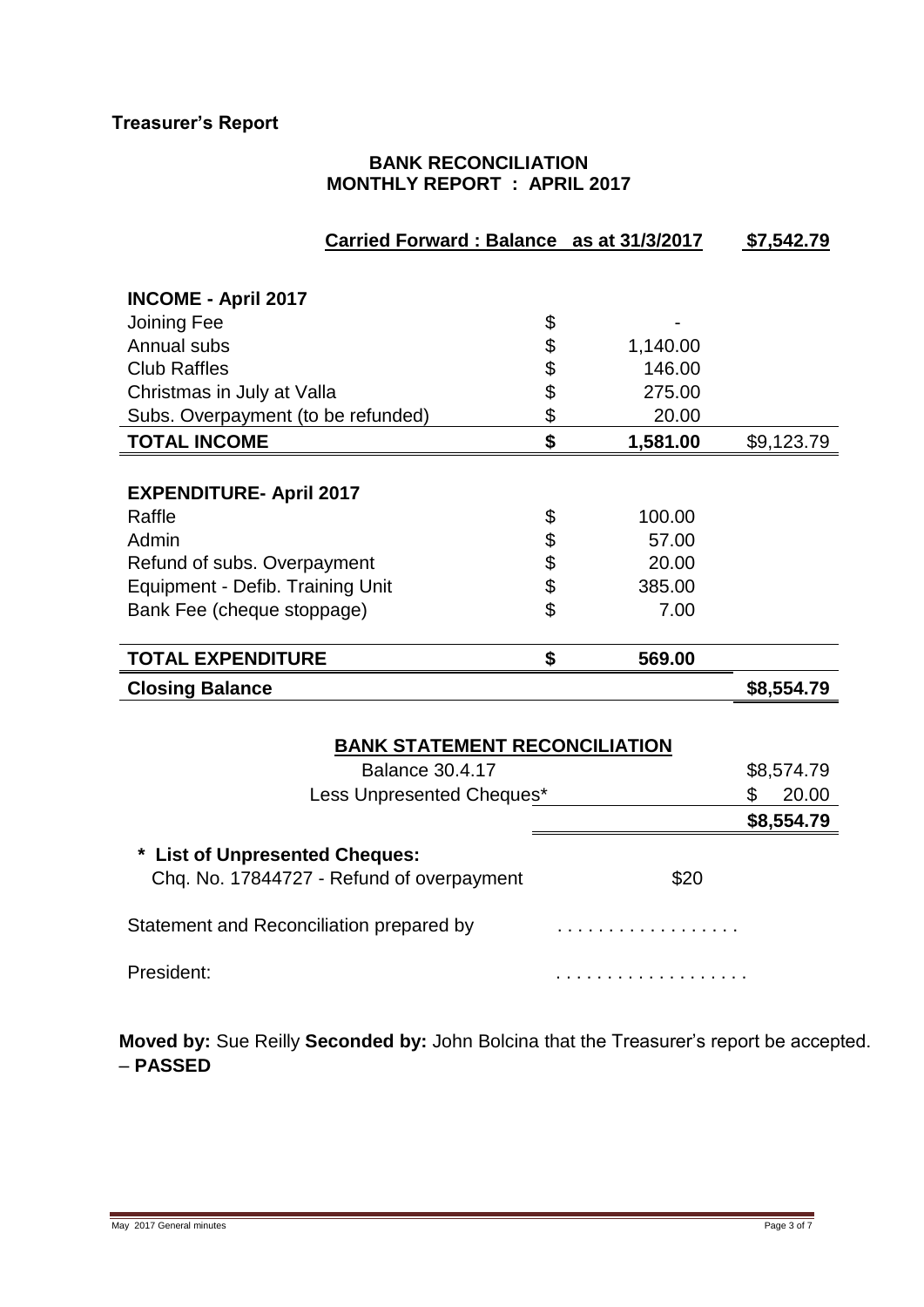#### **Social Director's Report**

Hello to all & thank you Fay for standing in for me today.

At the moment Graham & I are at Casino Beef Week, a 10 day country festival. This is the third time we have been here, loved it each time & looking forward to the experience again. There is a full program to keep us entertained & we look forward to a visit to the very entertaining village of Nimbin.

Christmas in July at Valla Beach will soon be here. A two course Christmas dinner will be held Saturday 22<sup>nd</sup> at a cost of \$25 per person Please pay our treasurer, Lorraine, no later than the June meeting so I can confirm numbers for catering.

Plans are well ahead for Melbourne Cup week at Paradise Park. We have a full program planned. We look forward to what the park has in store for us this year. They have assured us it will be better than last year but, I don't know how they can better the awesome morning tea of last time.

Fourteen members put their names on the board for this year's Celtic Festival, sadly only seven vans turned up. Unfortunately this seems to be a regular occurrence. Thank you to those who did cancel. Also, I have been advised some members put their name on the board for Hartwood & Boggabri and failed to cancel. If you do put your name on the board consider the trip leaders & advise them of your cancellation. Trip leaders spend a lot of time planning and become very concerned when members on their list don't turn up.

See you at next meeting. Happy travelling Susan

#### **Welfare Officer's Report**

Cheryl and Blue had to cut short their big trip with Mac and Vicki Henry as Blue was in so much pain with Bursitis he had to come back and see the specialist. He has had an injection to help with the pain but still has a bit of pain. They hope to be back on the road again soon.

Val Kinnell went into Wyong Hospital early in May to have her old prosthetic knee replaced with a new one. The old one is 17 years old and is apparently "breaking up". I have sent her a get well card. I spoke to Val on Friday and she is home and has family staying with her just in case she needs help. She is going along fine but it will be a few months before she is back to her old self. She asked me to let everyone know that she thanks everyone for their thoughtfulness and she hopes to be back with us soon.

Jim Holmes has been into hospital and had his carpel tunnel operation and all went well. Also Jim's mother passed away recently. Our deepest sympathy go out to Jim and his family.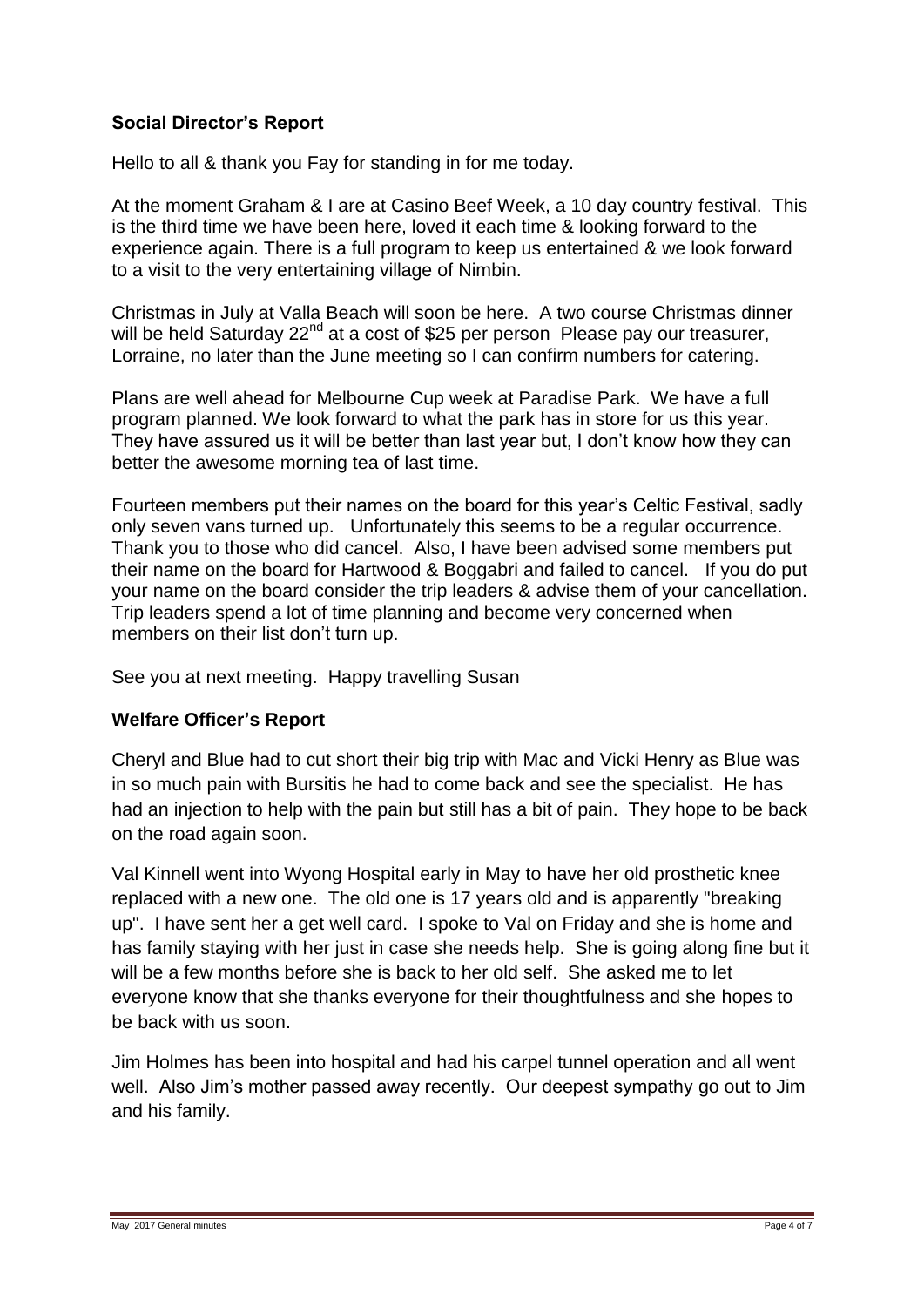#### **Tour Director's Report**

Our next Club Rally – Christmas in July is fast approaching with just over 8 weeks or 60 sleeps. I have 43 vans booked but there's still room for more.

Hallidays Leisure trip follows on from Valla with 26 vans booked.

Clarrie Stevens Snowy River Ramble is at 11 vans.

Slim Dusty Festival – if you are planning on doing this trip you had better secure a spot in the showground ASAP as this is selling fast.

Melbourne Cup Club Rally is at Tamworth and it's time to start thinking about whether you are going. Put your name on the trip sheet with bookings and deposits need to be paid to the park by 31<sup>st</sup> August.

Those going on the Narrabeen trip remember to book this trip with Des Cooper not the park.

2018 already has the first Club Rally of the year up which is March  $1^{st} - 8^{th}$ . The rally is at Middle Rock Holiday Resort with bookings already being taken. Also remember to put your name on the trip sheet.

The sheet & registration information for the NSW caravan clubs rally is on the board. This will be hosted by the Griffith Caravan Club at Griffith from April 6<sup>th</sup> to 8<sup>th</sup>.

I have put a sheet up with some dates for upcoming events for the remainder of this year and some dates for 2018 for people who attend events like Hartwood, Corryong and Boggabri. You'll find the registration forms and information online, most are already there for 2018.

In closing could I ask members who wish for their name to be added to a trip sheet or taken off and are not able to do so in person, could you contact me or the trip leader, or ask a friend to remove or add your name at the meeting.

Please don't ask other committee people to action changes to trip sheets, they have their own job to do. I have my own system and spend a lot of time on sheets gathering information, carting boards and stuff backwards and forwards from meeting and rallies. Then I receive emails or phone calls from another committee member with a list of changes that have been given to them with instructions to make the changes.

Whilst on the subject, it's yet again been brought to my attention, about members not turning up to trips and not informing anyone. This especially makes our club TLC look bad in the eyes of organisers, especially at events in showgrounds where an area has been set aside for our group. Trip leaders go to a lot of planning and sometimes extensive talks with showground staff to keep TLC together & close to amenities & activities. If we don't deliver with numbers quoted the chances are next year we lose the prime spot to a more reliable club.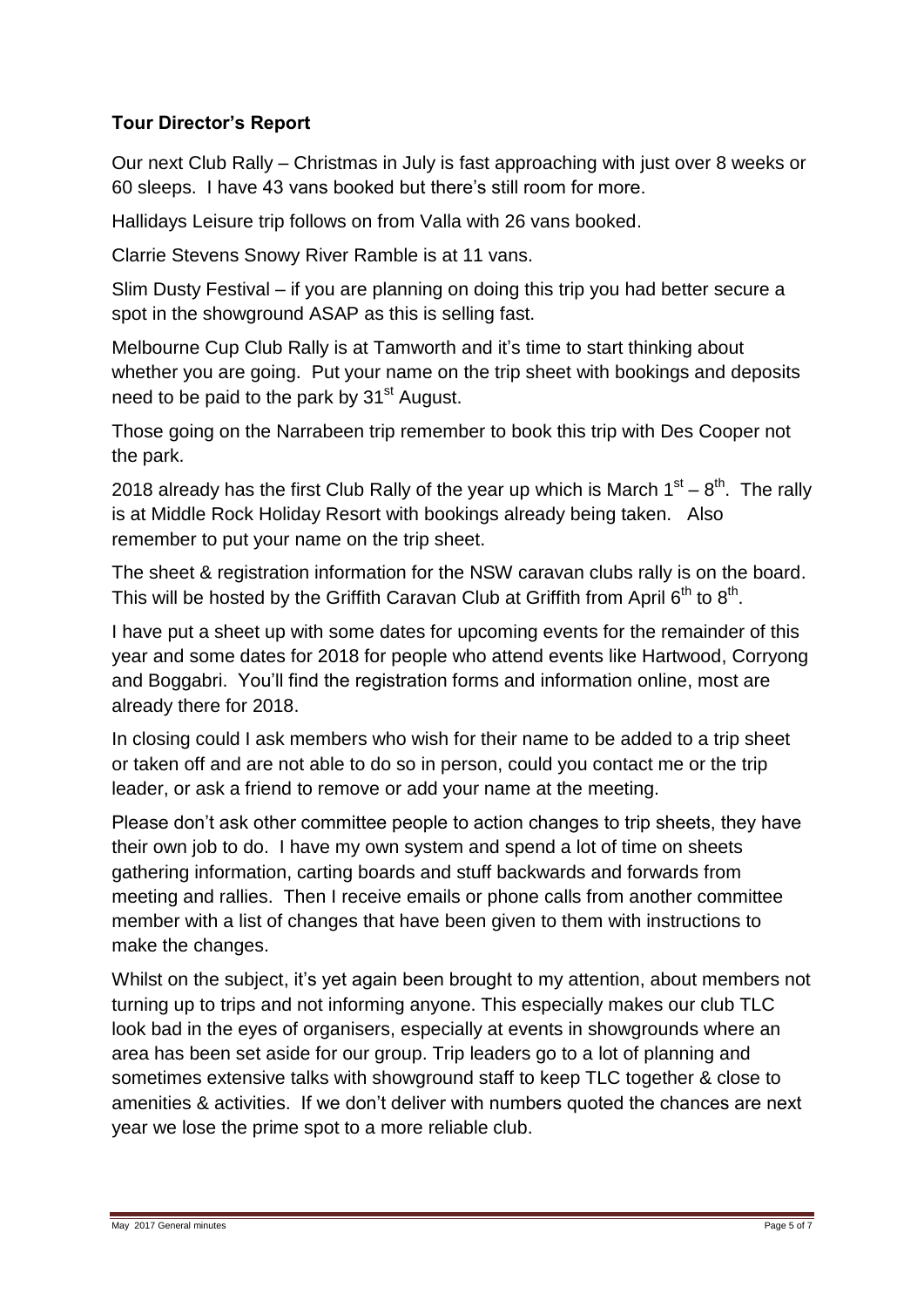Please contact the tour director or trip leader when you need to cancel out of a trip, so your site at the **SHOWGROUND** can be released. You also need to cancel your booking if it's a Caravan Park.

Regards Bev Shoobert – TLC Tour Director

John Oakes commented that it was not an easy job for Bev and if you don't follow what is protocol and keep her informed especially when members don't turn up for an event. If we book a number of sites and members do not attend it makes if look bad for our club and it also means that other members who would have liked to go to a particular event but couldn't because it is fully booked. Please make sure you keep Bev informed of any changes and not another member of the committee.

#### **Editor's Report**

Members often discuss with each other great free or low cost places to stay when on trips. After discussion with John Oakes, I suggested we ask members to tell us some of their favourite places. I will collate them all and list by State, Town and their details. If you have some suggestions, just send them to me. I will have details of what is needed in the next newsletter. It doesn't matter if they are in Camps or Wiki Camps, we will make this list by Members recommendations.

Thank you to all members who have forwarded Trip Reports, the Newsletter will be issued this week.

Sue Reilly

#### **Vice President's Report – Nothing to report.**

#### **NSW State Council Report – Nothing to report.**

#### **General Business**

Ian Palmer has organised training courses for the defibrillators. The first one will be held at The Hali on 8 June at 8:30am in the back room. The second course will be held at Lakeside on 23 June. If you are unable to attend these dates for CPR and AED training, please contact Ian Palmer on 0411 029 434 who can arrange other days for training and will be able to give you further information.

John Oakes commented on an article that Caravan & Motorhome have just completed a survey with the Victorian Police. They found that 60% of vans were overcapacity and overweight. John has asked Sue Reilly to include all the information in the newsletter so that all members can look into the article and then check their vans to make sure that the capacity of their van is OK as the fines are quite large.

#### **Meeting Closed at – 1:40pm**